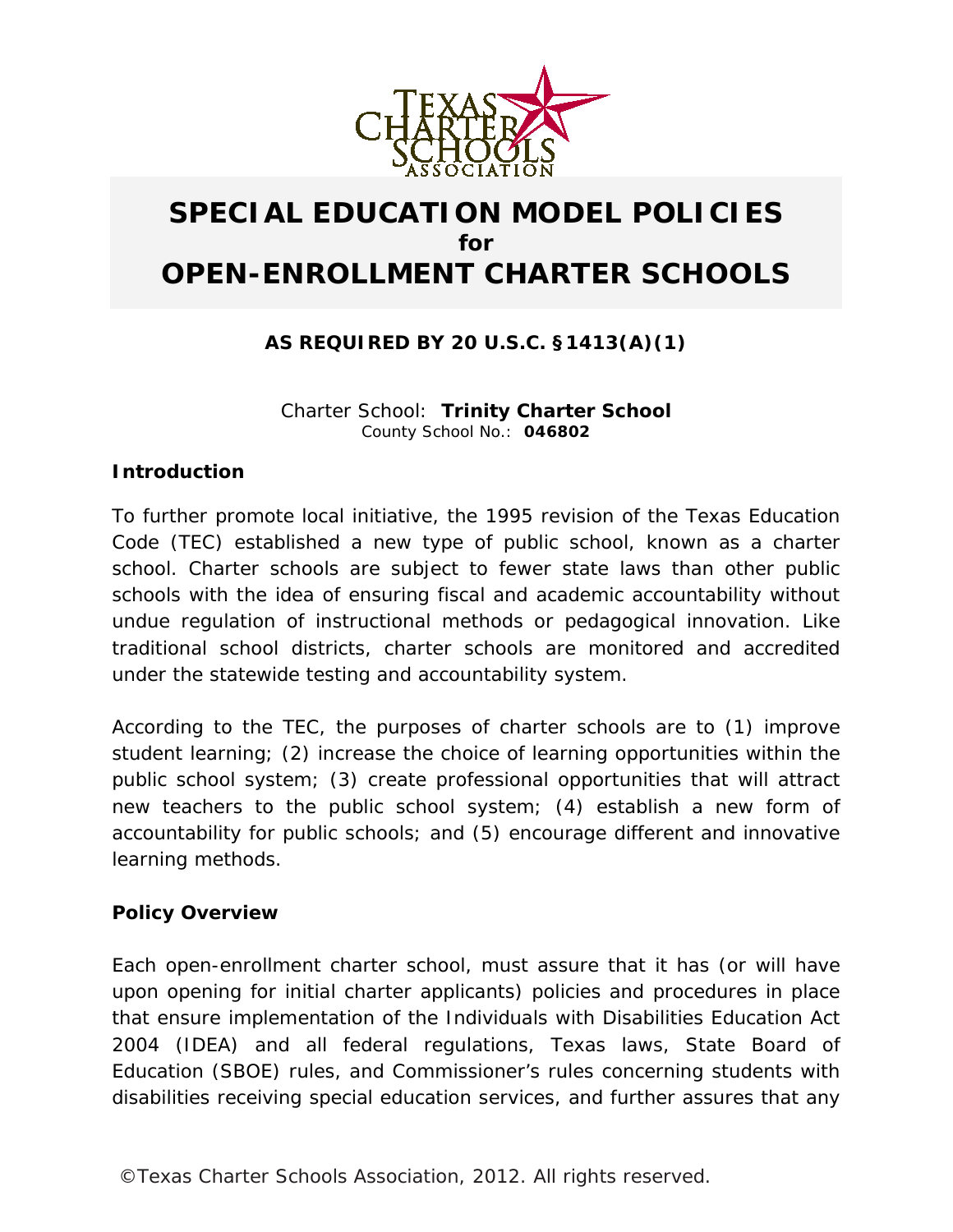### **Trinity Charter School**

County School No.: **046802**

future amendments to the regulations, laws, and rules will be incorporated into policies and procedures and implemented by the charter school.

The Special Education Model Policy Series for Charter Schools is a series of publications by the Texas Charter Schools Association (TCSA). These publications are an educational tool for charter school leaders to aid in the operation and management of open-enrollment charter schools in Texas.

Unless specifically noted in the policies, all of the Special Education Model Policy Series are legally required for each open-enrollment charter school and must be updated regularly.

Each policy in the Special Education Policy Series provides a summary of state and federal statutes, regulations, and related case law applicable to all open-enrollment charter schools. Citations to these materials are provided throughout the policies.

Where "school" or "public school" is used in chapters of the TEC that are applicable to open-enrollment charter schools, the term "open-enrollment charter school" is substituted to conform to the applicable requirements or prohibitions. An open-enrollment charter school is subject to federal laws governing public schools. (TEC §12.103(a))

### *Scope of Service & Copyright Notice*

The Special Education Model Policy Series is designed as resource of information for open-enrollment charter schools, students and their families. The policies should not be construed as legal advice. It should be used in connection with consulting and obtaining advice from the school's legal counsel to ensure compliance with applicable legal requirements.

Companion Guide to these Policies: (1) *Texas Open-Enrollment Charter School Handbook* (TEA, Division of Charter School Administration, September 2011), available at: [http://www.esc11.net/cms/lib3/TX21000259/Centricity/Domain/67/CharterS](http://www.esc11.net/cms/lib3/TX21000259/Centricity/Domain/67/CharterSchoolHandbook.pdf)